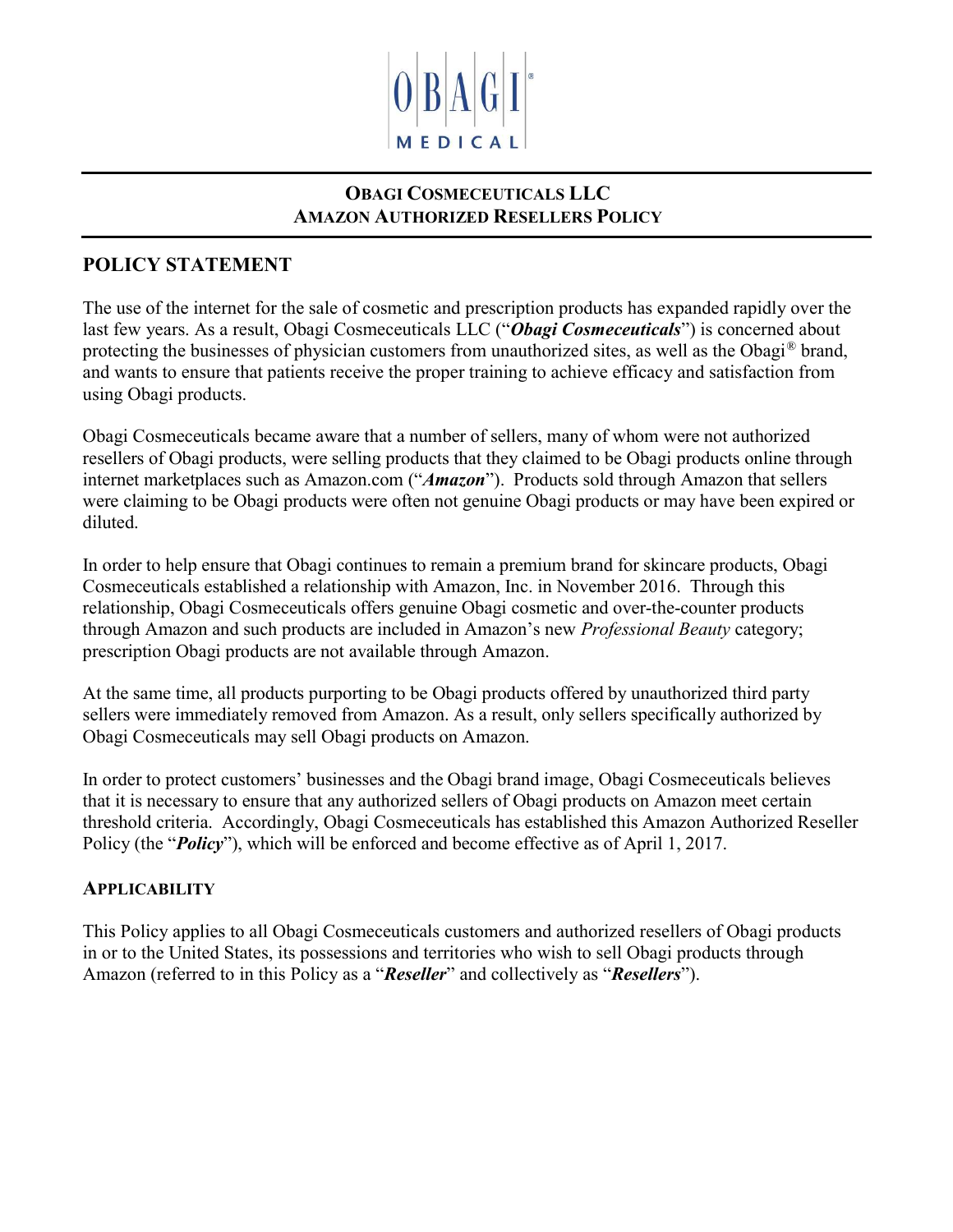### GENERAL POLICIES

Any Reseller who wishes to be considered an authorized reseller of Obagi products on Amazon must both (1) meet the following criteria and (2) obtain the prior approval of Obagi Cosmeceuticals.

- 1. Reseller's account is in good standing with McKesson Specialty.
- 2. Reseller operates an e-commerce site and is currently reselling Obagi products to its customers.
- 3. Reseller adheres to the Obagi Cosmeceuticals Minimum Advertised Price Policy and Internet sales Policy at all times.
- 4. Reseller makes minimum quarterly gross purchases of \$500,000 in Obagi products.

A maximum of three (3) authorized resellers will be approved each quarter. Approval to be an authorized reseller of Obagi products by Obagi Cosmeceuticals does not guarantee the Reseller's approval by Amazon. Reseller is responsible for establishing a third party seller account with Amazon and for complying with Amazon's policies.

Approval by Obagi Cosmeceuticals as an authorized reseller of Obagi products on Amazon is granted on a quarterly basis for a duration of (3) months. Approved Resellers shall be notified by Obagi Cosmeceuticals within ten (10) days after the end of each quarter. Approved Resellers must abide by the following:

- 1. Reseller is required to adhere to the Obagi Cosmeceuticals Minimum Advertised Price Policy and Internet sales Policy at all times.
- 2. Only approved Obagi products can be sold on Amazon. Approved products are determined by Obagi Cosmeceuticals and are subject to change from time to time. Resellers may not sell Obagi prescription products or Obagi professional products on Amazon.
- 3. Approved Resellers are required to *advertise* (as defined in the Obagi MAP policy) prices on Amazon no lower than MSRP.

Resellers must follow the policy and meet the criteria each quarter to be considered for re-approval.

#### ENFORCEMENT OF POLICIES

Obagi Cosmeceuticals does not intend to engage in business with any Reseller who diminishes the perceived value of Obagi Cosmeceuticals and its products. Accordingly, in the event that Reseller elects not to follow this Policy, Obagi Cosmeceuticals, without assuming any liability, may unilaterally impose sanctions on that Reseller, up to and including termination of its relationship with Reseller, cancelling any pending orders placed by such Reseller and ceasing the sale of any Obagi